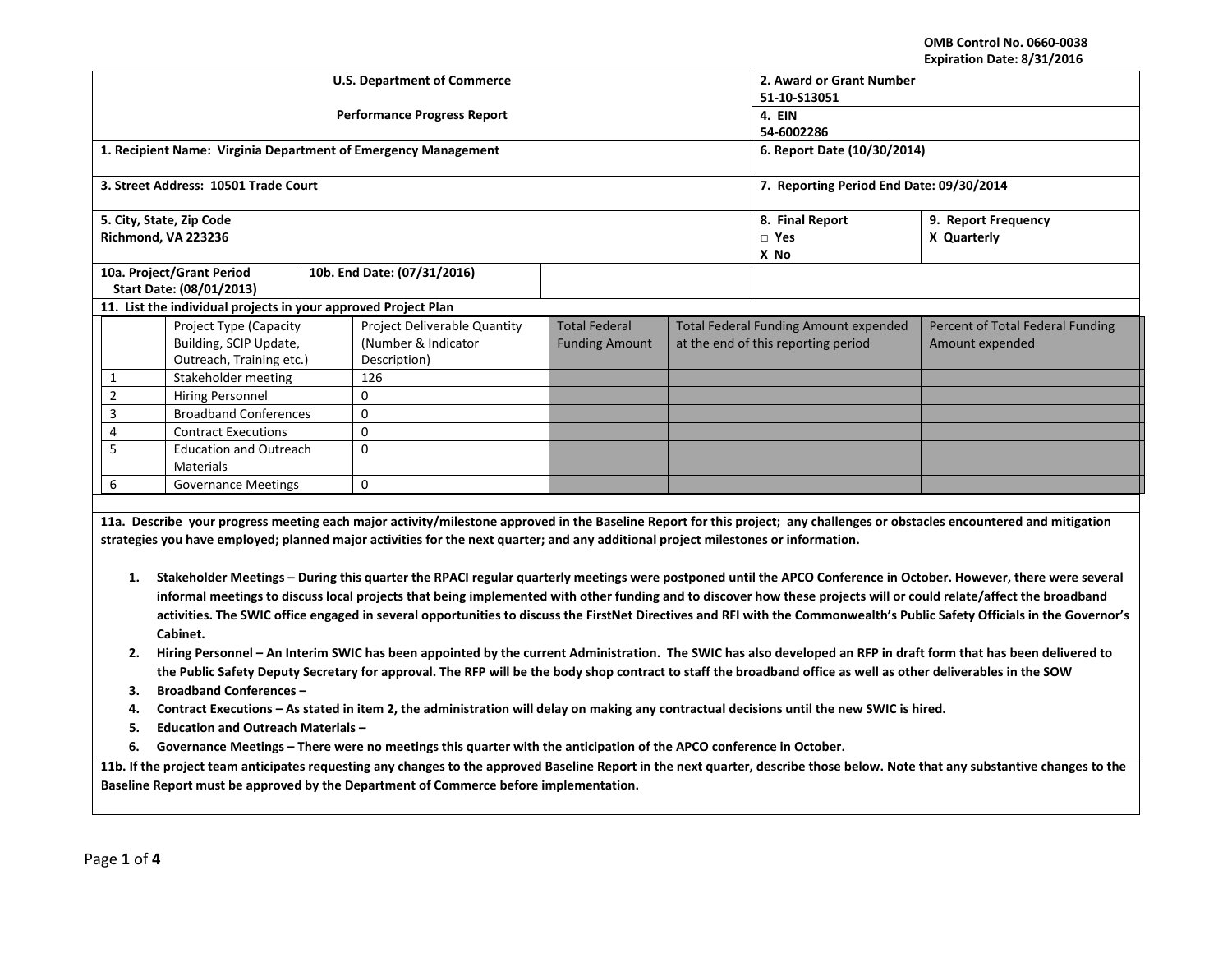**1.None at this time**

**11c. Provide any other information that would be useful to NTIA as it assesses this project's progress.**

**1. None at this time**

11d. Describe any success stories or best practices you have identified. Please be as specific as possible.

**1. None at this time**

**12. Personnel**

12a. If the project is not fully staffed, describe how any lack of staffing may impact the project's time line and when the project will be fully staffed.

1. The project is not fully staffed during this quarter. At this time this should not impact the program.

**12b. Staffing Table**

| <b>Job Title</b>                                                                                                                      |                            | FTE %              |         |                 | Change  |        |                        |                        |                        |
|---------------------------------------------------------------------------------------------------------------------------------------|----------------------------|--------------------|---------|-----------------|---------|--------|------------------------|------------------------|------------------------|
| <b>SWIC</b>                                                                                                                           |                            | 50%                |         | PSBN, FirstNet, |         |        |                        |                        |                        |
|                                                                                                                                       |                            |                    |         |                 |         |        |                        |                        |                        |
|                                                                                                                                       |                            |                    |         |                 |         |        |                        |                        |                        |
|                                                                                                                                       |                            |                    |         |                 |         |        |                        |                        |                        |
|                                                                                                                                       | Add Row<br>Remove Row      |                    |         |                 |         |        |                        |                        |                        |
|                                                                                                                                       |                            |                    |         |                 |         |        |                        |                        |                        |
| 13. Subcontracts (Vendors and/or Subrecipients)                                                                                       |                            |                    |         |                 |         |        |                        |                        |                        |
| 13a. Subcontracts Table - Include all subcontractors. The totals from this table must equal the "Subcontracts Total" in Question 14f. |                            |                    |         |                 |         |        |                        |                        |                        |
|                                                                                                                                       |                            |                    |         |                 |         |        |                        |                        |                        |
| Name                                                                                                                                  | <b>Subcontract Purpose</b> | Type               | RFP/RFQ | Contract        | Start   | End    | <b>Total Federal</b>   | <b>Total Matching</b>  | Project and % Assigned |
|                                                                                                                                       |                            | (Vendor/Subrec.)   | Issued  | Executed        | Date    | Date   | <b>Funds Allocated</b> | <b>Funds Allocated</b> |                        |
|                                                                                                                                       |                            |                    | (Y/N)   | (Y/N)           |         |        |                        |                        |                        |
| Data                                                                                                                                  | To collect information     | Vendor             | N       | N               |         |        | \$280,000              |                        |                        |
| Collection                                                                                                                            | from stakeholders for      |                    |         |                 |         |        |                        |                        |                        |
|                                                                                                                                       | <b>PSBN</b>                |                    |         |                 |         |        |                        |                        |                        |
| Project                                                                                                                               | Assist in development      | Vendor             | N       | N               |         |        | \$1,147,380            |                        |                        |
| Manager/Subj                                                                                                                          | of planning for est of     |                    |         |                 |         |        |                        |                        |                        |
| ect Matter                                                                                                                            | <b>NPSBN</b>               |                    |         |                 |         |        |                        |                        |                        |
| Experts                                                                                                                               |                            |                    |         |                 |         |        |                        |                        |                        |
| Regional                                                                                                                              | Organize stakeholder       | Secretariat Office | Y       | Y               | 10/1/20 | 6/30/1 | \$402,480              |                        |                        |
| Coordination/                                                                                                                         | meetings; maintain         | of Public Safety   |         |                 | 13      | 5      |                        |                        |                        |
| Outreach/Offi                                                                                                                         | website and                | and Homeland       |         |                 |         |        |                        |                        |                        |
| ce Mgr                                                                                                                                | awareness                  | Security           |         |                 |         |        |                        |                        |                        |
|                                                                                                                                       |                            |                    |         |                 |         |        |                        |                        |                        |
| age $2$ of $4$                                                                                                                        |                            |                    |         |                 |         |        |                        |                        |                        |

Page **2** of **4**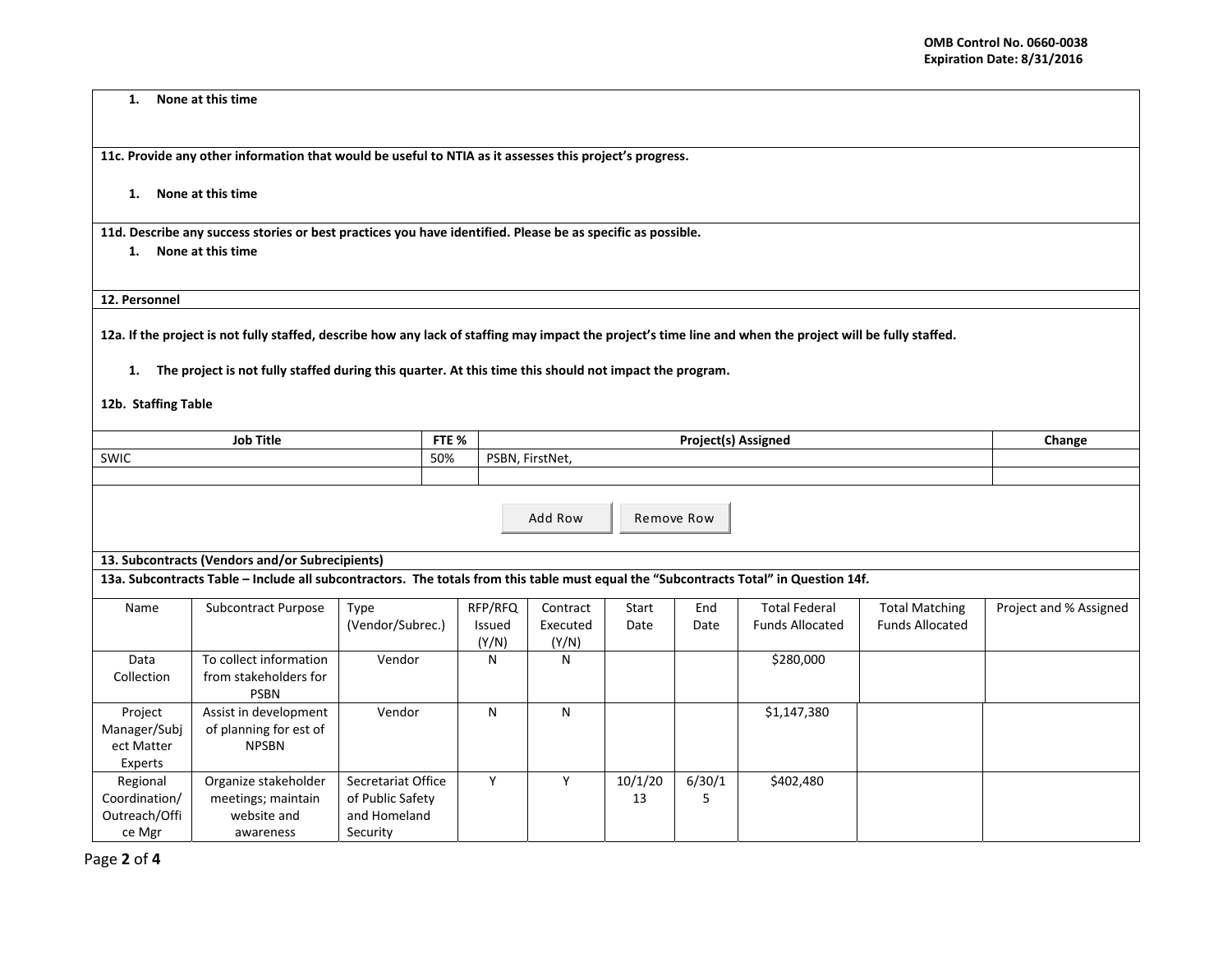| Interop                                                                                                       | Annual stakeholder                |                      | <b>AAPCO</b> | Y                                               | Y           | 10/1/20      | 12/201                                        | \$150,000                                         |            |                                                                                                                                                                                      |  |  |
|---------------------------------------------------------------------------------------------------------------|-----------------------------------|----------------------|--------------|-------------------------------------------------|-------------|--------------|-----------------------------------------------|---------------------------------------------------|------------|--------------------------------------------------------------------------------------------------------------------------------------------------------------------------------------|--|--|
| Conference                                                                                                    | conference, tracks                |                      |              |                                                 |             | 13           | 5                                             |                                                   |            |                                                                                                                                                                                      |  |  |
|                                                                                                               | will include                      |                      |              |                                                 |             |              |                                               |                                                   |            |                                                                                                                                                                                      |  |  |
|                                                                                                               | informational sessions<br>on PSBN |                      |              |                                                 |             |              |                                               |                                                   |            |                                                                                                                                                                                      |  |  |
|                                                                                                               |                                   |                      |              |                                                 |             |              |                                               |                                                   |            |                                                                                                                                                                                      |  |  |
|                                                                                                               |                                   |                      |              |                                                 | Add Row     |              |                                               |                                                   |            |                                                                                                                                                                                      |  |  |
|                                                                                                               |                                   |                      |              |                                                 |             | Remove Row   |                                               |                                                   |            |                                                                                                                                                                                      |  |  |
|                                                                                                               |                                   |                      |              |                                                 |             |              |                                               |                                                   |            |                                                                                                                                                                                      |  |  |
| 13b. Describe any challenges encountered with vendors and/or subrecipients.                                   |                                   |                      |              |                                                 |             |              |                                               |                                                   |            |                                                                                                                                                                                      |  |  |
|                                                                                                               |                                   |                      |              |                                                 |             |              |                                               |                                                   |            |                                                                                                                                                                                      |  |  |
| 14. Budget Worksheet                                                                                          |                                   |                      |              |                                                 |             |              |                                               |                                                   |            |                                                                                                                                                                                      |  |  |
| Columns 2, 3 and 4 must match your current project budget for the entire award, which is the SF-424A on file. |                                   |                      |              |                                                 |             |              |                                               |                                                   |            |                                                                                                                                                                                      |  |  |
| Only list matching funds that the Department of Commerce has already approved.                                |                                   |                      |              |                                                 |             |              |                                               |                                                   |            |                                                                                                                                                                                      |  |  |
|                                                                                                               |                                   |                      |              |                                                 |             |              |                                               |                                                   |            |                                                                                                                                                                                      |  |  |
| Project Budget Element (1)                                                                                    |                                   | <b>Federal Funds</b> |              | <b>Approved Matching</b><br><b>Total Budget</b> |             |              | <b>Federal Funds</b>                          | Approved Matching Funds                           |            | Total Funds Expended (7)                                                                                                                                                             |  |  |
|                                                                                                               |                                   | Awarded (2)          | Funds (3)    |                                                 | (4)         |              | Expended (5)                                  | Expended (6)                                      |            |                                                                                                                                                                                      |  |  |
| a. Personnel Salaries                                                                                         |                                   | \$228,000            |              |                                                 | \$228,000   |              | \$33,064.78                                   |                                                   |            | \$33,064.78                                                                                                                                                                          |  |  |
| b. Personnel Fringe Benefits                                                                                  |                                   |                      | \$82,609     |                                                 |             | \$82,609     | \$12,921.50                                   |                                                   |            | \$12,921.50                                                                                                                                                                          |  |  |
| c. Travel                                                                                                     |                                   | \$105,480            |              |                                                 | \$105,480   |              | \$3,565.66                                    |                                                   |            | \$3,565.66                                                                                                                                                                           |  |  |
| d. Equipment                                                                                                  |                                   |                      | \$0          |                                                 |             | \$0          | \$0.00                                        |                                                   |            | \$0.00                                                                                                                                                                               |  |  |
| e. Materials/Supplies                                                                                         |                                   |                      | \$29,401     |                                                 | \$29,401    |              | \$0.00                                        |                                                   |            | \$0.00                                                                                                                                                                               |  |  |
| f. Subcontracts Total                                                                                         |                                   | \$2,167,060          |              |                                                 | \$2,167,060 |              | \$74,312.86                                   |                                                   |            | \$74,312.86                                                                                                                                                                          |  |  |
| g. Other                                                                                                      |                                   | \$144,300            |              | 689,213                                         | \$833,513   |              | \$0.00                                        |                                                   | \$8,577.08 | \$8,577.08                                                                                                                                                                           |  |  |
| h. Total Costs                                                                                                |                                   | \$2,756,850          |              | 689,213                                         | \$3,446,063 |              | \$123,864.80                                  |                                                   | \$8,577.08 | \$132,441.88                                                                                                                                                                         |  |  |
| i. % of Total                                                                                                 |                                   | 80%                  |              | 20%                                             | 100%        |              | 92                                            |                                                   | 6%         | 100%                                                                                                                                                                                 |  |  |
|                                                                                                               |                                   |                      |              |                                                 |             |              |                                               |                                                   |            | 15. Certification: I certify to the best of my knowledge and belief that this report is correct and complete for performance of activities for the purpose(s) set forth in the award |  |  |
| documents. Currently VDEM is working on the request for a match proportionality waiver to NTIA. ""            |                                   |                      |              |                                                 |             |              |                                               |                                                   |            |                                                                                                                                                                                      |  |  |
| ้น                                                                                                            |                                   | hhk <sup>'</sup>     |              |                                                 |             |              |                                               |                                                   |            |                                                                                                                                                                                      |  |  |
|                                                                                                               |                                   |                      |              |                                                 |             |              |                                               |                                                   |            |                                                                                                                                                                                      |  |  |
| 16a. Typed or printed name and title of Authorized Certifying Official                                        |                                   |                      |              |                                                 |             |              |                                               | 16c. Telephone (area code, number, and extension) |            |                                                                                                                                                                                      |  |  |
| Cheryl Lee                                                                                                    |                                   |                      |              |                                                 |             | 804 897-9760 |                                               |                                                   |            |                                                                                                                                                                                      |  |  |
|                                                                                                               |                                   |                      |              |                                                 |             |              | 16d. Email Address                            |                                                   |            |                                                                                                                                                                                      |  |  |
| <b>Grants Director</b>                                                                                        |                                   |                      |              |                                                 |             |              |                                               |                                                   |            |                                                                                                                                                                                      |  |  |
|                                                                                                               |                                   |                      |              |                                                 |             |              | Cheryl.Lee@vdem.virginia.gov                  |                                                   |            |                                                                                                                                                                                      |  |  |
|                                                                                                               |                                   |                      |              |                                                 |             |              |                                               |                                                   |            |                                                                                                                                                                                      |  |  |
|                                                                                                               |                                   |                      |              |                                                 |             |              |                                               |                                                   |            |                                                                                                                                                                                      |  |  |
| 16b. Signature of Authorized Certifying Official                                                              |                                   |                      |              |                                                 |             |              | 16e. Date Report Submitted (month, day, year) |                                                   |            |                                                                                                                                                                                      |  |  |
|                                                                                                               |                                   |                      |              |                                                 |             |              |                                               | 11/21/2014                                        |            |                                                                                                                                                                                      |  |  |
| $\alpha$ and $\alpha$                                                                                         |                                   |                      |              |                                                 |             |              |                                               |                                                   |            |                                                                                                                                                                                      |  |  |